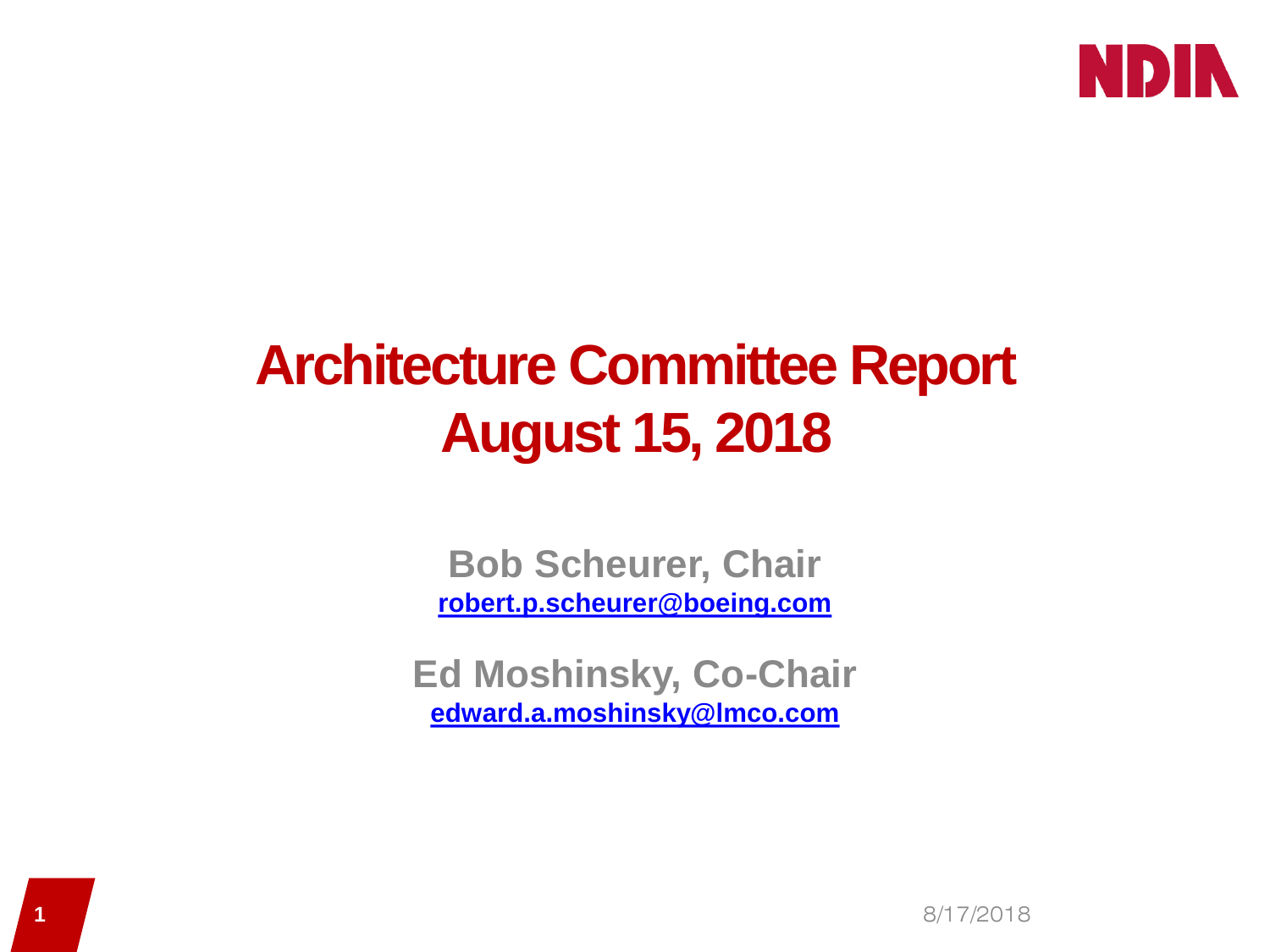## **Status –August 15, 2018**



- **Currently 50 Members – Cross-Section of Industry & Govt.**
	- Incl. DoD Sponsor: Philomena (Phil) Zimmerman
- **Sub-Committee on** *MOSA Metrics (Charles Domercant leading*
	- *Results to be included in 2018 NDIA SE Conf. Briefing by Ed Moshinsky*
- **Sub-Committee on** *Value of Architectures (Laura Hart leading)*
	- *Results to be included in 2018 NDIA SE Conf. Briefing by Laura Hart/ Mike Coughenour*
- **2018 SE Conference Track: 15 Architecture/MOSA Presentations, MOSA Standards Panel**
- **INCOSE 2018 Symposium Briefing by Ed Moshinsky**
	- Preliminary Status of MOSA
	- High level of interest/ good feedback; 3 new Committee members recruited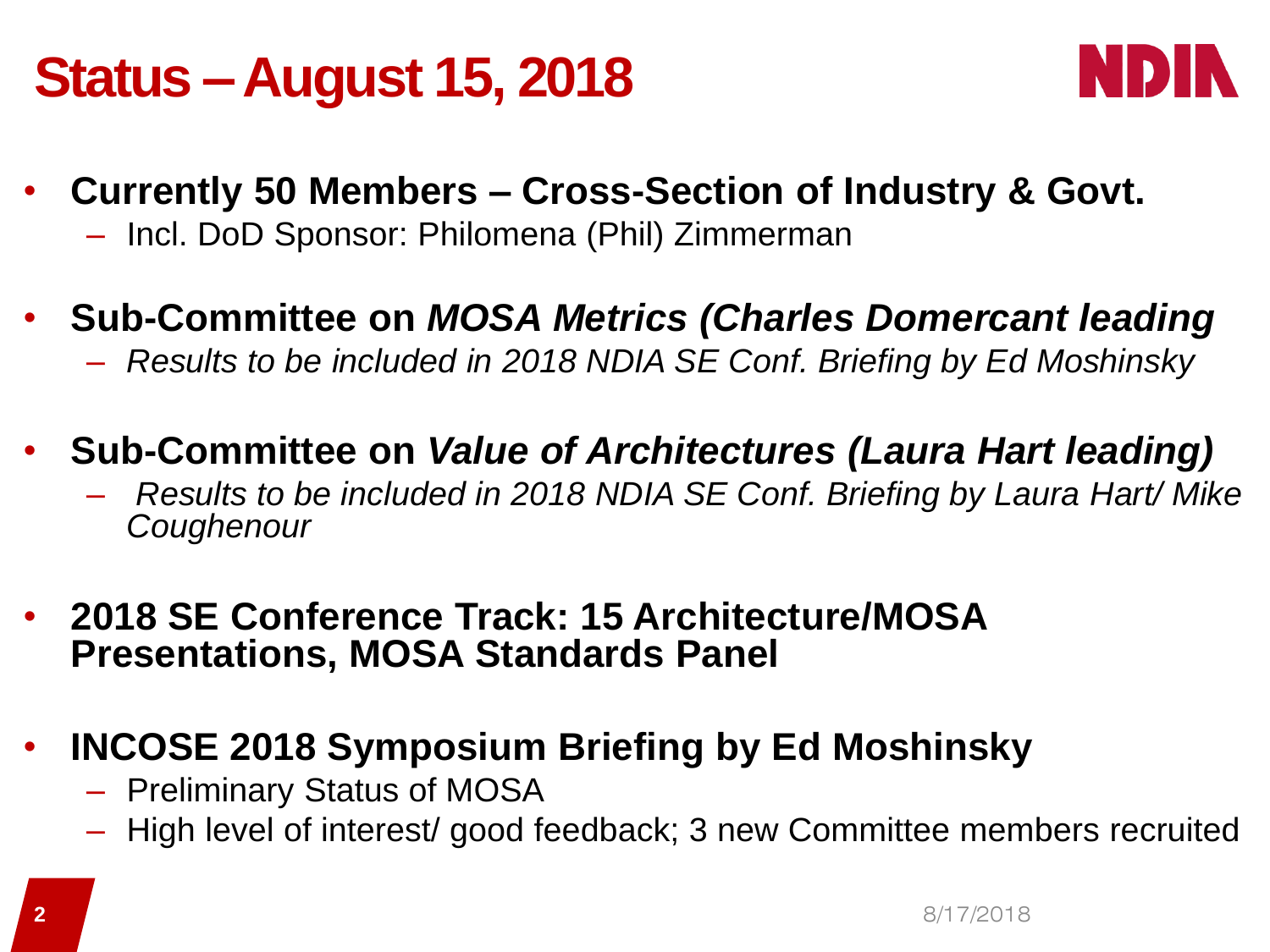# **On-Going Execution Plans for 2018**



- **Participating on** *Mission Engineering Committee*
	- *Supporting Mission Engineering Workshops (#1: Sept. 4/5)*
- **MOSA Recommendations and Associated Artifacts (White Paper / Finalized Briefing: Continuing Development)**
- **Next SE Architecture Committee Meeting: August 27 3:00 - 4:30 p.m. EST**
	- Special Presentation & Demonstration: *Introducing the DoD Information Enterprise Architecture (IEA) V3.0* by Mr. David McDaniel, with Introduction by Mr. Al Mazyck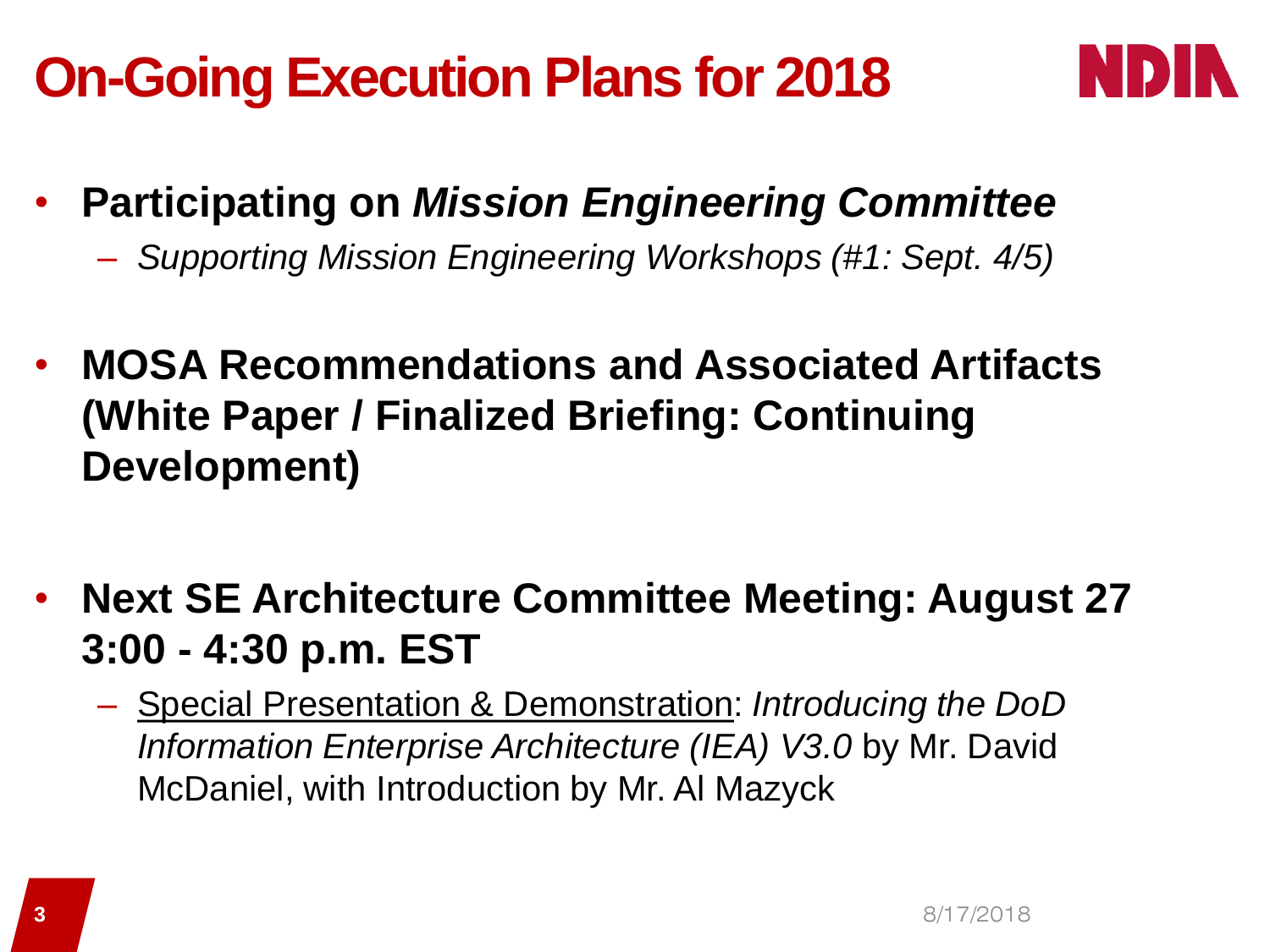

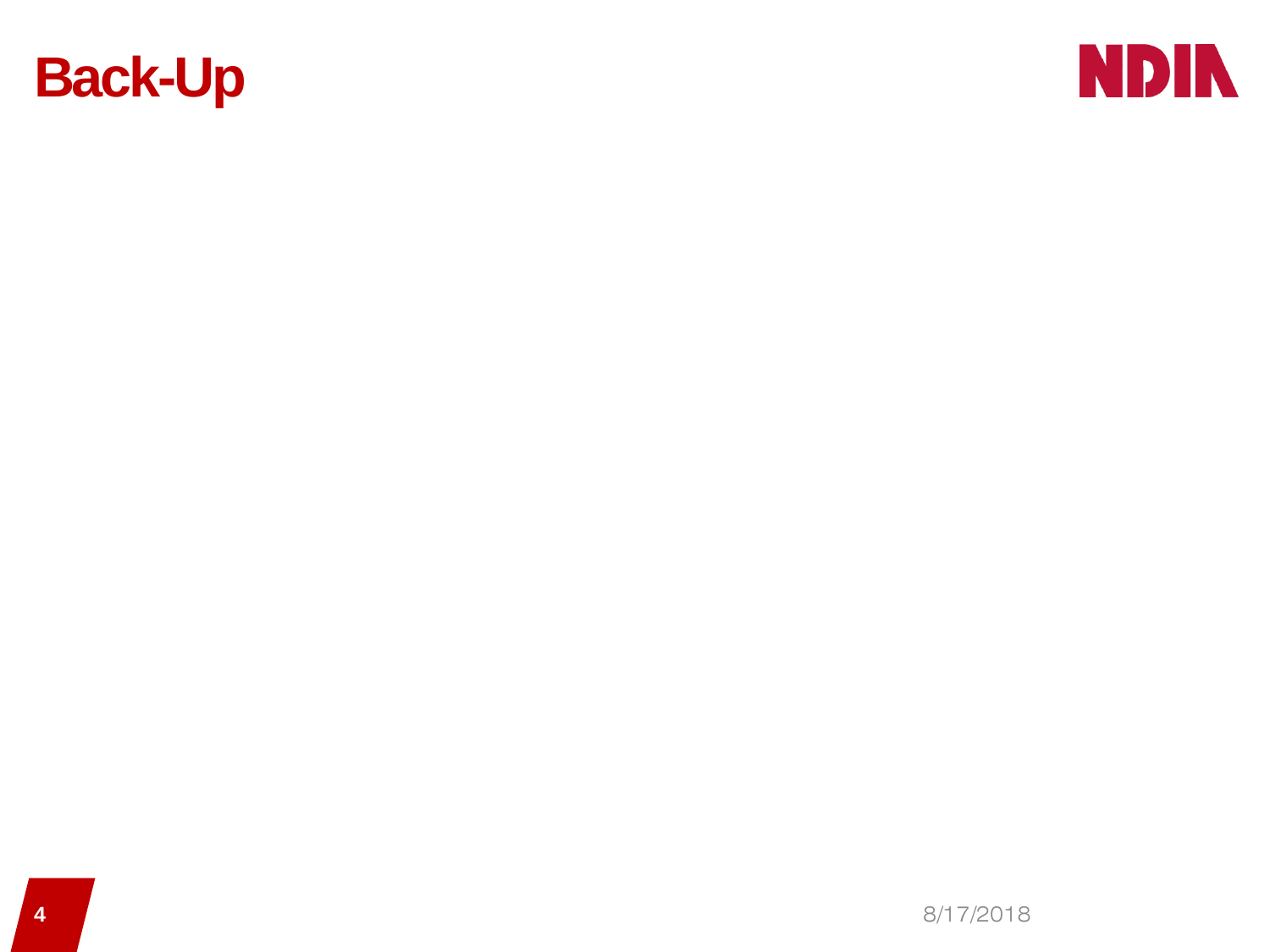### **Architecture Committee Current Membership**



- 1. jklein@sei.com.edu <jklein@sei.cmu.edu>;
- 2. Judith S. Dahmann <jdahmann@mitre.org>;
- 3. Kendall G Young (AS) <kendall.young@ngc.com>;
- 4. Kevin S. Agan CIV (US) <kevin.s.agan.civ@mail.mil>;
- 5. Laura E. Hart <lhart@mitre.org>;
- 6. Marino, Rob <Robert.Marino@ngc.com>;
- 7. Michael L Wayson CIV OSD DOD CIO (US) <michael.l.wayson.civ@mail.mil>;
- 8. Palmer (US), John R <john.r.palmer2@boeing.com>;
- 9. Philomena Zimmerman <philomena.m.zimmerman.civ@mail.mil>;
- 10. Roedler, Garry J <garry.j.roedler@lmco.com>;
- 11. Ron C Williamson <Ron\_C\_Williamson@raytheon.com>;
- 12. S R Muller CIV (US) <shaughnn.r.muller.civ@mail.mil>;
- 13. steven.dam@specinnovations.com;
- 14. Thomas Murphy <murphyth@silverbulletinc.com>;
- 15. Tim Olson <tim.olson@lsi-inc.com>;
- 16. charles.domercant@gtri.gatech.edu;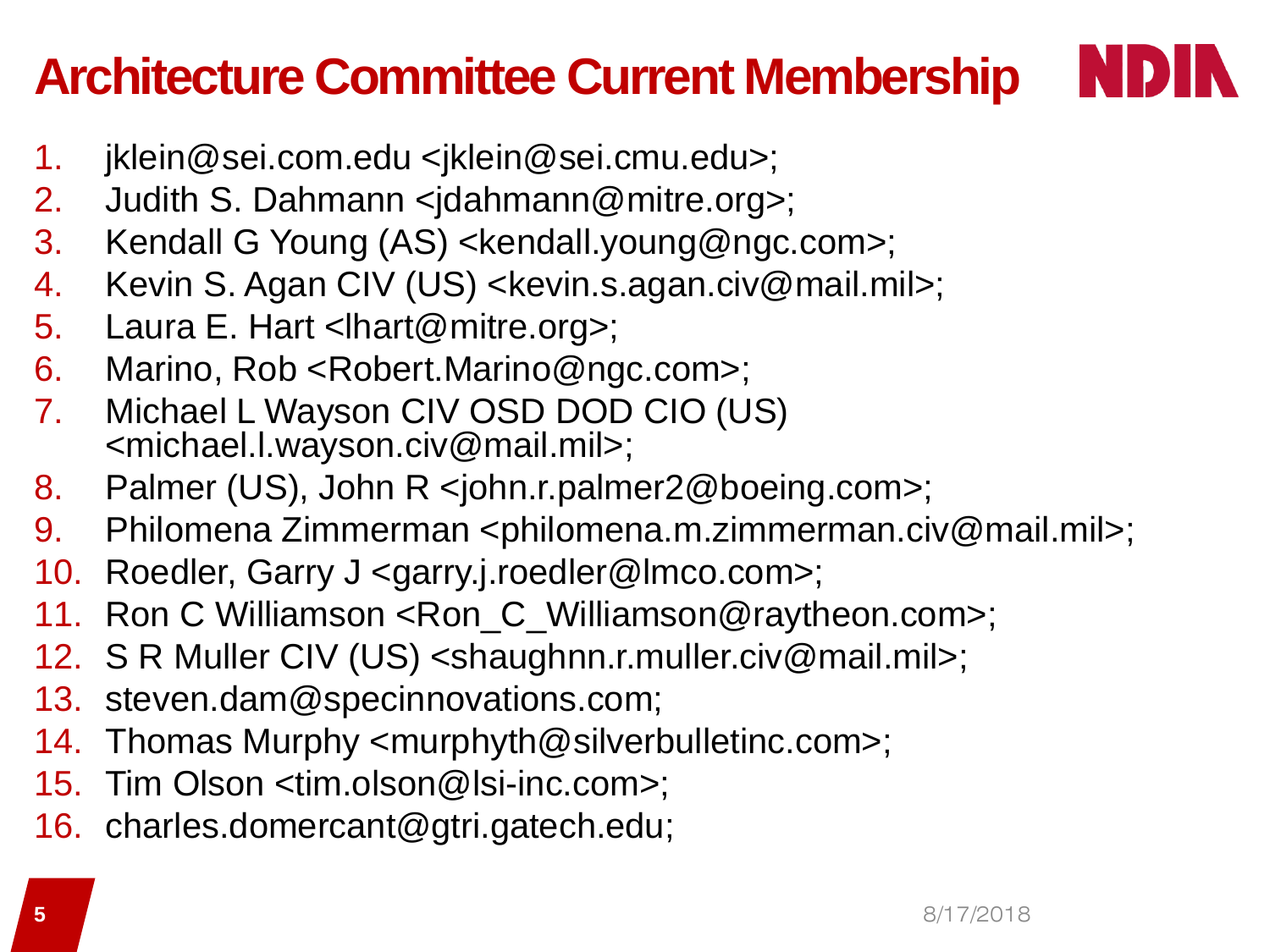#### **Architecture Committee Current Membership**

- 17. Peter Grim <peter.grim@lmco.com>;
- 18. kvv5cf@virginia.edu; eric.b.dano@baesystems.com;
- 19. tamcdermott42@gmail.com;
- 20. Nielsen-Jr (US), Brian D <brian.d.nielsenjr@boeing.com>;
- 21. Hambrick, Tamara [US] (MS) <Tamara.Hambrick@ngc.com>;
- 22. Jugovic, Heidi J [US] (MS) <heidi.jugovic@ngc.com>;
- 23. Lepe, Pedro D [US] (AS) <Pedro.Lepe@ngc.com>;
- 24. Kruse, Jonathan <jonathan.kruse@lmco.com>;
- 25. Mitchell, Steve <steve.mitchell@lmco.com>;
- 26. Thomas McDermott <tmcdermo@stevens.edu>;
- 27. Franco (US), Mike <mike.franco@boeing.com>;
- 28. Coughenour, Mike <mike.coughenour@lmco.com>